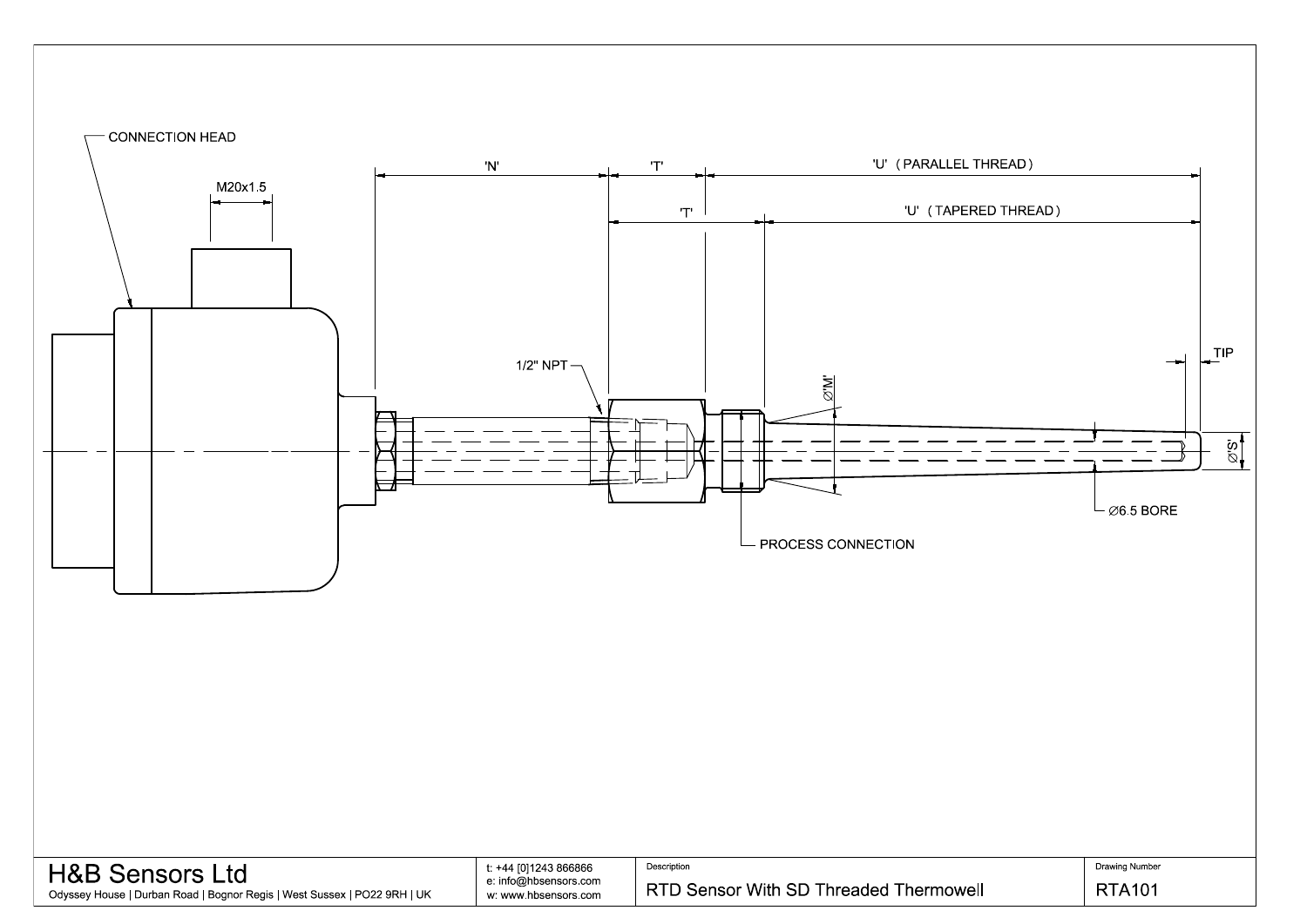

| <b>RTA101 - RTD Sensor with Solid Drilled Threaded</b>                    |                           |
|---------------------------------------------------------------------------|---------------------------|
| <b>Thermowell</b>                                                         | <b>RTA101</b>             |
| <b>Sensor Configuration</b>                                               |                           |
| Simplex                                                                   | S                         |
| <b>Duplex</b>                                                             | D                         |
| <b>Triplex</b><br><b>Sensor Wiring</b>                                    | т                         |
| 2 Wire                                                                    | $\overline{\mathbf{2}}$   |
| 3 Wire                                                                    | 3                         |
| 4 Wire                                                                    | 4                         |
| <b>Sensor Type</b>                                                        |                           |
| Pt100                                                                     | 100                       |
| Pt1000                                                                    | 1000                      |
| <b>Sensor Class</b>                                                       |                           |
| Class B<br>Class A                                                        | в<br>A                    |
| $1/3$ DIN                                                                 | 3                         |
| $1/5$ DIN                                                                 | 5                         |
| $1/10$ DIN                                                                | 10                        |
| <b>Approvals</b>                                                          |                           |
| ATEX/IECEx Exia II 1 GD                                                   | IA                        |
| ATEX/IECEx Exd II 2 GD                                                    | <b>XD</b>                 |
| None<br><b>Connection Head</b>                                            | $\boldsymbol{\mathsf{x}}$ |
| Type 11 (Aluminium)                                                       | 11                        |
| Type 16 (Aluminium)                                                       | 16                        |
| Type 44 (316 Stainless Steel)                                             | 44                        |
| Type 46W (Plastic)                                                        | 46W                       |
| Type 55/A (Aluminium)                                                     | 55A                       |
| Type 55/S (316 Stainless Steel)                                           | <b>55S</b>                |
| <b>Termination</b>                                                        |                           |
| 150mm Tails                                                               | TA                        |
| <b>Ceramic Terminal Block</b>                                             | TВ                        |
| HBS4100 Temperature Transmitter<br>HBS4400 Temperature Transmitter (Exia) | 41<br>44                  |
| HBS4600 Temperature Transmitter (Exia, HART)                              | 46                        |
| HBS5500 Temperature Transmitter & Indicator (HART)                        | 55                        |
| HBS5600 Temperature Transmitter & Indicator (Exia, HART)                  | 56                        |
| <b>Indicator</b>                                                          |                           |
| <b>HBS3300</b>                                                            | 33                        |
| HBS3700 (Battery Powered)                                                 | 37                        |
| HBS5500 Temperature Transmitter & Indicator (HART)                        | 55                        |
| HBS5600 Temperature Transmitter & Indicator (Exia, HART)<br>None          | 56<br>X                   |
| <b>Extension</b>                                                          |                           |
| Nipple & Locknut                                                          | <b>NL</b>                 |
| Nipple Union Nipple                                                       | <b>NU</b>                 |
| None                                                                      | X                         |
| <b>Extension Length (N)</b>                                               |                           |
| 50mm                                                                      | 50                        |
| 75mm                                                                      | 75                        |
| 100mm<br>150mm                                                            | 100<br>150                |
| <b>Xmm</b>                                                                | X                         |
| None                                                                      | X                         |
| <b>Thread Size</b>                                                        |                           |
| $\frac{1}{4}$ "                                                           | 14                        |
| 1/2''                                                                     | 12                        |
| $3/4$ "                                                                   | 34                        |
| $1$ ""                                                                    | 1                         |
| <b>Thread Type</b><br><b>BSPP</b>                                         | ВP                        |
| <b>BSPT</b>                                                               | BТ                        |
|                                                                           |                           |

H&B Sensors Ltd | Odyssey House | Durban Road | Bognor Regis | West Sussex | PO22 9RH | UK Tel: +44(0)1243 866866 | Email: info@hbsensors.com | hbsensors.com